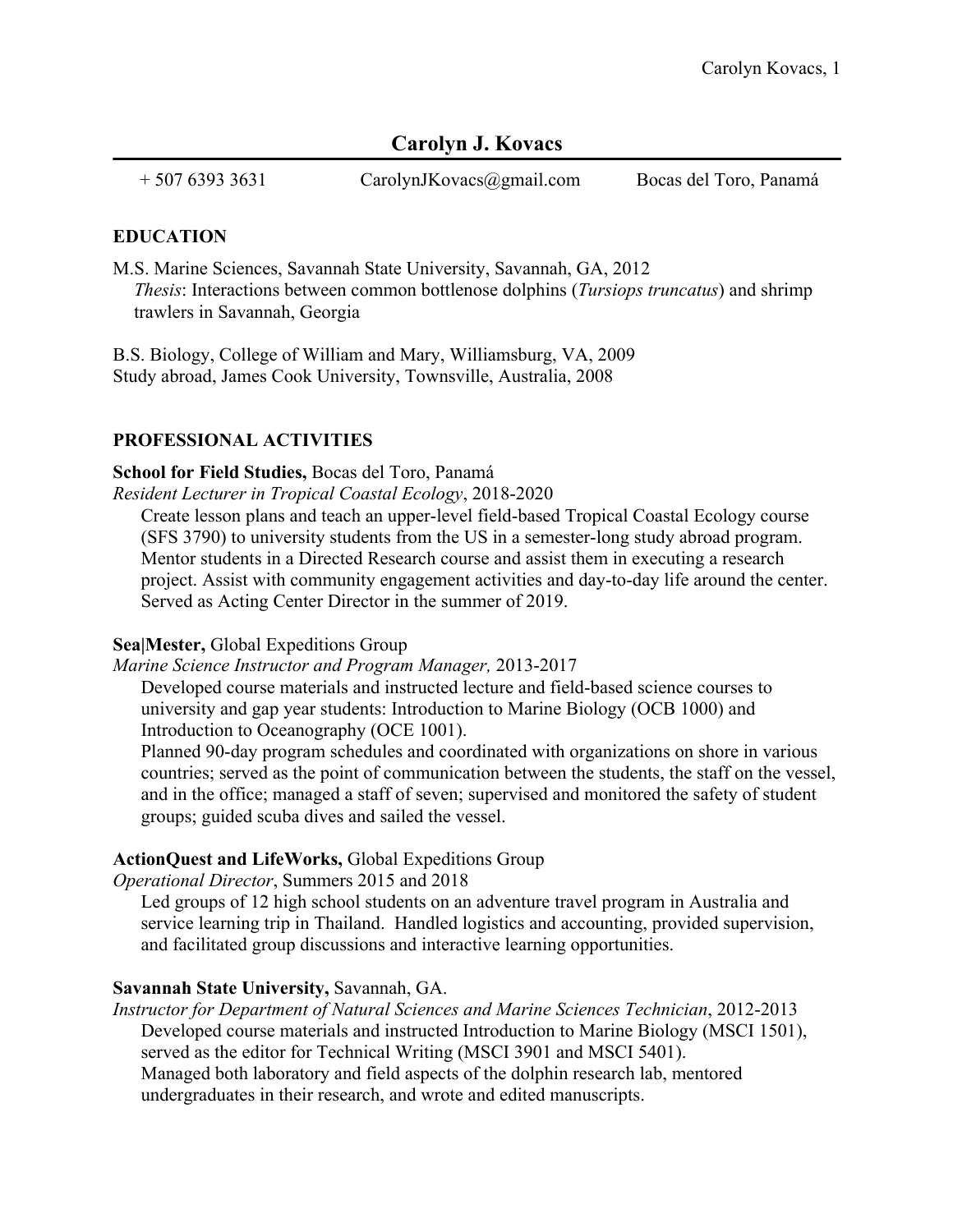#### **National Science Foundation / Chatham County Public Schools,** Savannah, GA.

*National Science Foundation GK-12 Fellow*, 2010-2012

Created lesson plans for  $7<sup>th</sup>$  grade life science and  $8<sup>th</sup>$  grade physical science classes based on marine science research; assisted in middle school science classrooms and at an outdoor education facility for K-12 students.

### **Multiple organizations**

*Research Internships,* 2008-2010

NATO Undersea Research Center Marine Mammal Risk Mitigation Project, Italy Charleston Dolphin Abundance and Distribution Project, NOAA, SC Sanibel-Captiva Conservation Foundation Marine Laboratory, FL Environmental Response Lab, Dauphin Island Sea Lab, AL Sarasota Dolphin Research Program, FL

# **VOLUNTEER ACTIVITIES**

### **Bocas del Toro Hope Spot**, Bocas del Toro, Panamá

2019 – Present

Founding member and awardee of the Mission Blue Hope Spot recognition for Bocas del Toro; collaborate with multiple NGOs in Panama to promote the conservation of our marine ecosystem; create and disseminate educational materials on coral reefs and other marine topics to the community of Bocas del Toro; provide training to the marine park guards; write scientific content for the new tour guide certification textbook for our region; create and post educational social media content

#### **Women of the Ocean, Sirenas, and Bocas del Drago Swim Team,** Bocas del Toro, Panamá 2018 – Present

Serve as a mentor for local girls for various youth empowerment organizations; give educational presentations on marine biology and conservation topics; assist with swim, surf, and snorkel lessons

# **Batukaras CLEAR,** Batukaras, Indonesia

September-November, 2017

Worked with local staff to create lesson plans and implement environmental-based art and educational activities as well as English lessons to children ages 6-18.

# **CERTIFICATIONS**

- Adult First Aid / CPR / AED
- DiveMaster (PADI \*Not currently active)
- Group fitness instructor (American Council on Exercise)
- Stand up paddle board instructor (PaddleFit)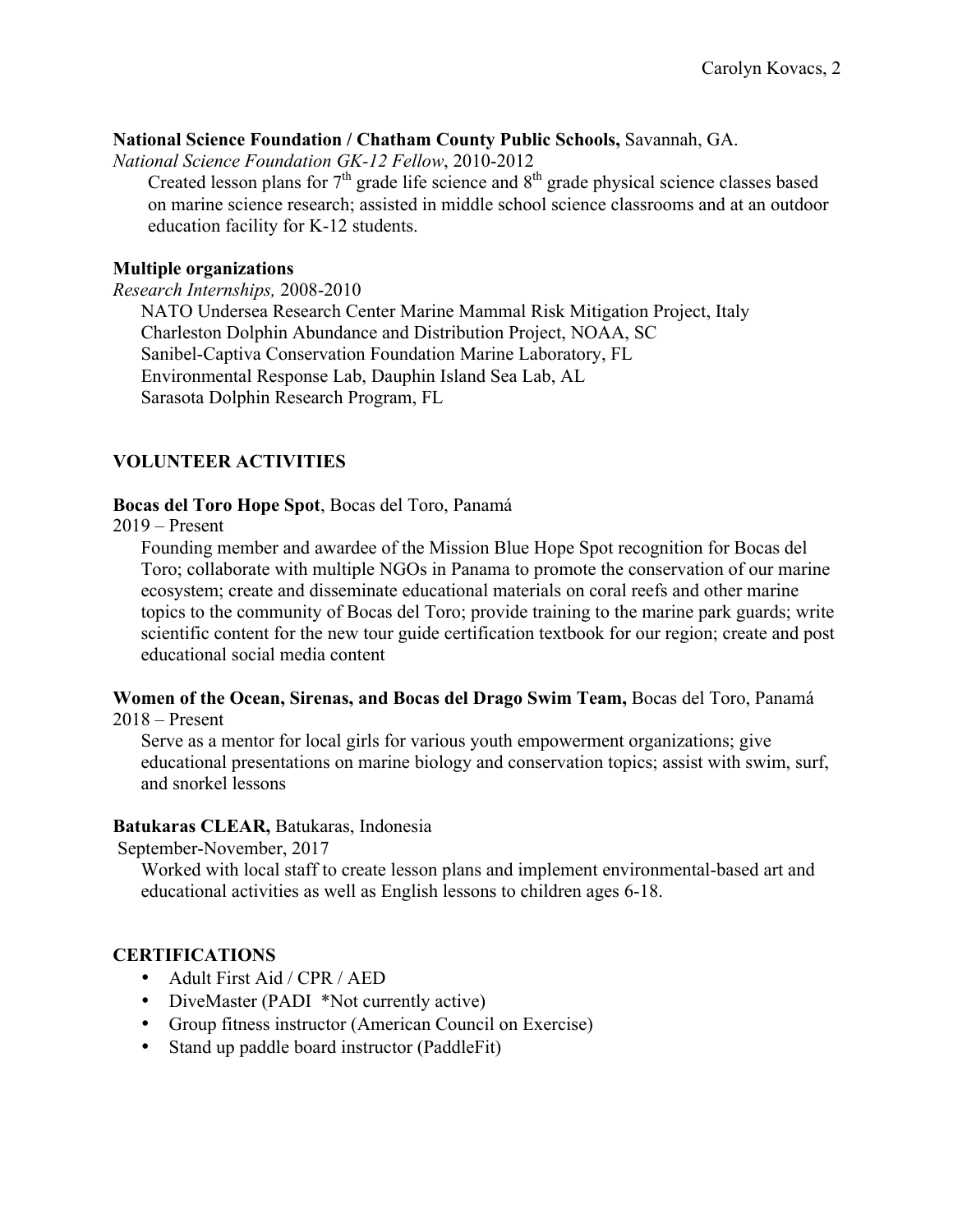# **SKILLS**

- Strong writing and public speaking skills
- Experience teaching both in traditional and non-traditional settings
- Excellent at organizing activities and managing a group schedule
- Strong communication and team management skills
- Comfortable living with small group of people for an extended period of time
- At ease living in remote areas of the world as well as in new cultures
- Advanced proficiency in Spanish
- Skilled photographer
- Experience working on and driving boats, with over 500 days at sea
- Use of Microsoft Office, online communication systems, and social media

# **PUBLICATIONS**

- **Kovacs, C.J**., Perrtree, R.M. & Cox, T.C. (2017). Social differentiation in common bottlenose dolphins (*Tursiops truncatus*) that engage in human-related foraging behaviors. *PLOS ONE* 12(2): e0170151.
- Perrtree, R.M, **Kovacs**, **C.J.** & Cox, T.C. (2014). Standardization and application of metrics to quantify human-interaction behaviors by the bottlenose dolphin (*Tursiops* spp*.*). *Marine Mammal Science* 30(4):1320-1334.
- **Kovacs, C.J**. & Cox, T.C. (2014). Quantification of interactions between common bottlenose dolphins (*Tursiops truncatus*) and a commercial shrimp trawler. *Aquatic Mammals* 40(1): 81-94.
- **Kovacs, C.J**., Curran, M.C., & Cox, T.C. (2013). Where's that dolphin? Using sightings of bottlenose dolphins to study spatial patterns. *The Science Teacher* 80(9): 24-29.
- **Kovacs, C.J**., Curran, M.C., & Cox, T.C. (2013). Using mathematics to conduct social analyses of bottlenose dolphins in the classroom. *Science Scope*: 36(8): 52-60.
- **Kovacs, C.J**., Daskin, J.H., Patterson, H., & Carmichael, R.H. (2010). *Crassostrea virginica* shells record local variation in wastewater inputs to a coastal estuary. *Aquatic Biology* 9: 77-84.
- Carmichael, R.H. and **Kovacs, C.J**. (2010). Comment on Watanabe *et al*. (2009). *Marine Pollution Bulletin* 60: 314-315.

# **INVITED PRESENTATIONS**

- **Kovacs, C.** Coral reef ecology and human impacts on the marine environment. (2019). CARES (Conservation Animal Rescue and Eco Studies) Project. Bocas del Toro, Panamá.
- Scott, C. & **Kovacs, C**. Investigaciones de ciencias marinas en el Centro para Estudios de la Biodiversidad de las IslasTropicales. (2019). Universidad de Panamá, Changuinola, Panamá.